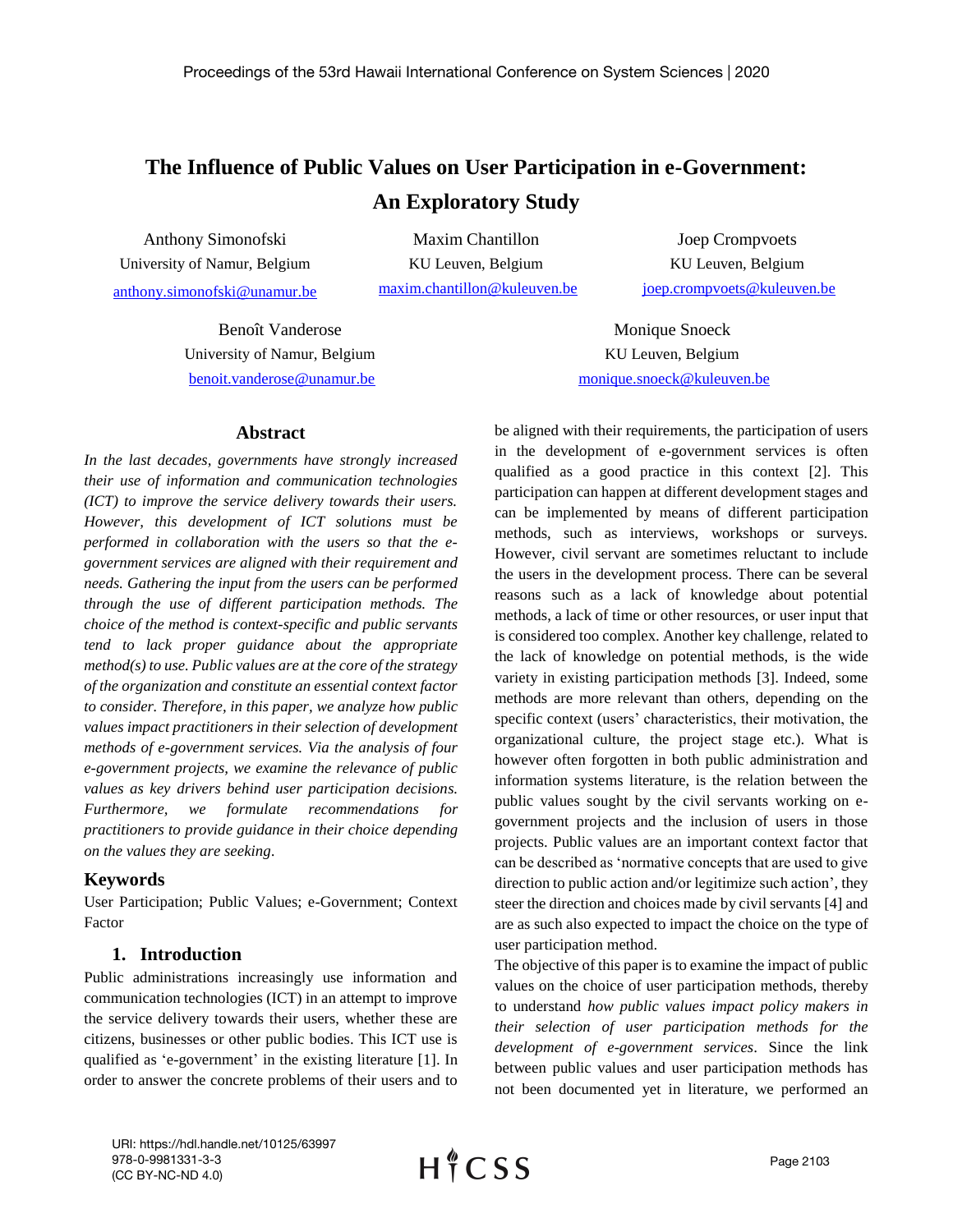exploratory study with the aid of qualitative and quantitative techniques. We selected four illustrative projects where user participation was applied in an e-government context. To help us understand this link qualitatively, we designed a semi-structured interview guide and conducted one interview per project to get a better understanding of the public values sought by the respondents as well as the participation methods used in the respective projects. To help us understand this link quantitatively, we performed a ranking of the public values for each project. This combination of methods helps us to gain a deeper understanding of the complex phenomenon that is the influence of public values on user participation in an egovernment context. This paper contributes at several levels. The examination of several cases where user participation methods were applied and brought benefits for the stakeholders depending on their drivers, allows us to understand the link between public values and participation. From this contribution, we derive a set of management recommendations to help the decision-makers choose which method to implement in their organization depending on the values they aim for.

Section 2 details the literature of user participation and its link with public values in the context of e-government. Section 3 explains the exploratory research method we applied. Section 4 presents the influence of the values on user participation which is then discussed in Section 5. Section 6 presents the limitations and further research leads to answer. Finally, Section 7 summarizes the contributions and provides closing comments.

# **2. Background**

# **2.1.User Participation**

User Participation has always been considered as a key success factor in information systems development as it allows the functionalities of the system to answer to the users' requirements [5]. There exist different participation methods to collect the input of users in the development of information systems. These methods can range from offline techniques to online tools. In a time where citizen-centricity is advocated as the next step for e-government developments [6], the input from the users is essential to integrate. There are eight different participation methods reported in egovernment research that are briefly described hereunder [3], [7]:

– **Interviews**: This direct interaction method is used by software developers to gather input from users (often in the requirements engineering phase).

- **Representation in the project team**: Salient intermediary users can be considered as partners to give guidance to key public servants.
- **User workshops**: This method allows the interaction with a selected group of representative users.
- **Answer to surveys**: Online, phone or in-person surveys can be used to collect insights from a large number of users.
- **Dedicated Software:** This method, to be used via online platforms or applications, can be used to collect citizens' ideas and needs.
- **Social Media**: Social Media is considered as a lead to improve software development practices.
- **Innovation Ecosystem**: Insights from potential users can also be collected thanks to new user-driven open innovation ecosystems such as Living Labs or Hackathons.
- **Usability tests on prototypes**: This methods allows to present a non-finished software to its potential users to collect feedback and improve it.

User participation has been a key element in e-government research as e-government services affect a whole ecosystem of stakeholders that has to be taken into account during development [8]. These stakeholders can have different degrees of impact in the development depending on the approach that is followed [9]: user-centered design (low impact), participatory design (medium impact) and user innovation (high impact). However, despite this wide range of methods and approaches, user participation is not always implemented in practice due to some constraints (lack of time, lack of methodological expertise, or a too complex input to integrate) [3]. On the other hand, these methods are sometimes used as a 'silver bullet' hoping that they will solve every development problem [10]. A further analysis of the contextual factors to reach a better situated user participation is thus needed.

# **2.2.Public Values**

Different context factors impact the choice to make use of a participation method and the specific choice of a certain type of participation method. Indeed, context factors will impact the behavior and choices made by the civil servants deciding on user participation methods. These context factors result, among others, from the users' characteristics and motivation [11] the functioning of the public administration [12] or the stage of the e-government project [13]. All those external factors will have an impact on the choices made in the development of information systems, so those factors can be considered to be contextual factors impacting the internal choices.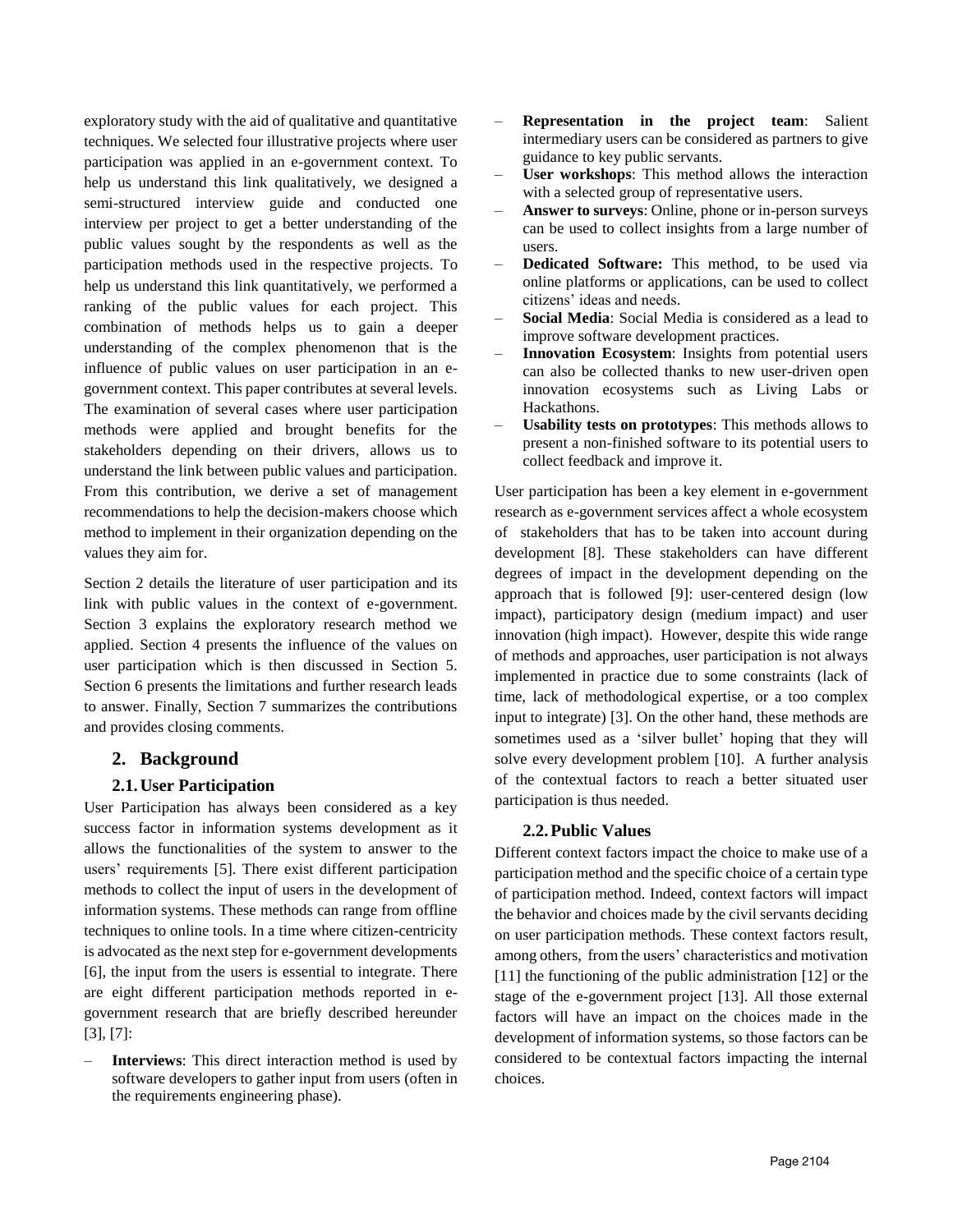Previous studies focused on context factors such as the motivation of users [11] or the internal challenges of the organization [12]. However, as indicated by [14] and demonstrated by [15], the relation between public values and e-government policies has been neglected by scholars, both from an organizational and individual, i.e. civil servant, perspective. Also, the relation between public values and participation methods in an e-government context has, to our knowledge, not been researched so far. What has however been researched is the relation between public values and the inclusion of citizens or other users in the co-creation of services. This research has, for example, been undertaken by [4], [16]. So, there is clearly an interest in the topic of public values and participation, but there is also a neglect of the relation between public values and participation methods in an e-government context. This constitutes an interesting research gap as participation is considered as key in information systems development. Therefore we decided to focus in this paper on the relation between the public values sought by civil servants and the influence of those public values on participation methods.

In 1952, [17] provided one of the first descriptions of a 'value'. The author argued that it is 'a conception, explicit or implicit, distinctive of an individual or characteristic of a group, of the desire which influences the selection from available modes, means and ends of actions' [17]. Whereas this definition correctly points to the higher level rather than individual ideas and thought, the authors' focus lies however only on values in general and not on *public* values. [18] states that public values provide direction to three relations. It includes '[1] the rights, benefits and prerogatives to which citizens should (and should not) be entitled, [2] the obligations of citizens to society, the state and one another; and [3] the principles on which governments and policies should be based'[18]. This is a highly relevant description as it points to the relation between the public administration and its civil servant in relation to external users, here described as 'citizens'. This description as such makes the connection to new approaches on user participation methods. Indeed, public values do not only have an internal public administration meaning, but are highly important in steering and regulating the relation with society.

We define public values, in line with [19] as 'the ideals, coined as principles, to be followed when producing a public service or regulating citizens' behavior, thus providing direction to the behavior of public servants.'. In this sense, we distinguish ourselves from papers examining public value as an expected outcome of governmental bodies

actions driven by citizens' expectations [20]. Our specific interest lies in the public values of the public servants involved in the development of information systems. Those public values steer the behavior of public servants, and are as such also expected to influence their decisions on participation methods. Until now, however, and to the authors knowledge, no research has been conducted on what public values, and balances between those public values, influence decisions on participation methods. This paper aims to make a contribution to this fundamental missing link on the relation between the heart of public service and its relation to its users, as 'the notion of public values is at the heart of good governance' [19].

On the basis of recent public values research [4], a number of public values have been selected, emphasizing three clusters of public values which are expected to influence the decision on making use of user participation methods. The first cluster focuses on *service delivery*. The public servant might decide to include users in order to increase the quality of the service that is provided towards the users. Secondly, there is a cluster on a *better relationship* between public servants and the users. Focus lies hereby on the respect between both parties in the development of services. The third cluster focuses on the democratic quality and; especially, the perceived willingness of public servants to ensure *better democratic quality*. An overview of the different public values that are related to each of those three clusters can be found in Table 1.

| <b>Better services</b> | <b>Better relationship</b>                                                                | <b>Better democratic</b><br>quality |  |
|------------------------|-------------------------------------------------------------------------------------------|-------------------------------------|--|
| Efficiency             | <b>Mutual Learning</b>                                                                    | Participation                       |  |
| <b>Effectiveness</b>   | Trust                                                                                     | Empowerment                         |  |
| Quality                | Being considerate of<br>clients' needs:<br>accountable,<br>responsive, and<br>transparent | Inclusion                           |  |
| Satisfaction           | Being considerate of<br>clients' capacities                                               | Social capital                      |  |
| Sustainability         | Reciprocity                                                                               |                                     |  |
|                        | Individual freedom                                                                        |                                     |  |

**Table 1. Public Values (Source:** [4] **)**

It was decided to make use of this typology for three reasons. First of all it is a concise typology which makes it suitable for an exploratory study. Secondly, the typology has been built from theory but has already been used in practice. Finally, and most importantly, the typology was used for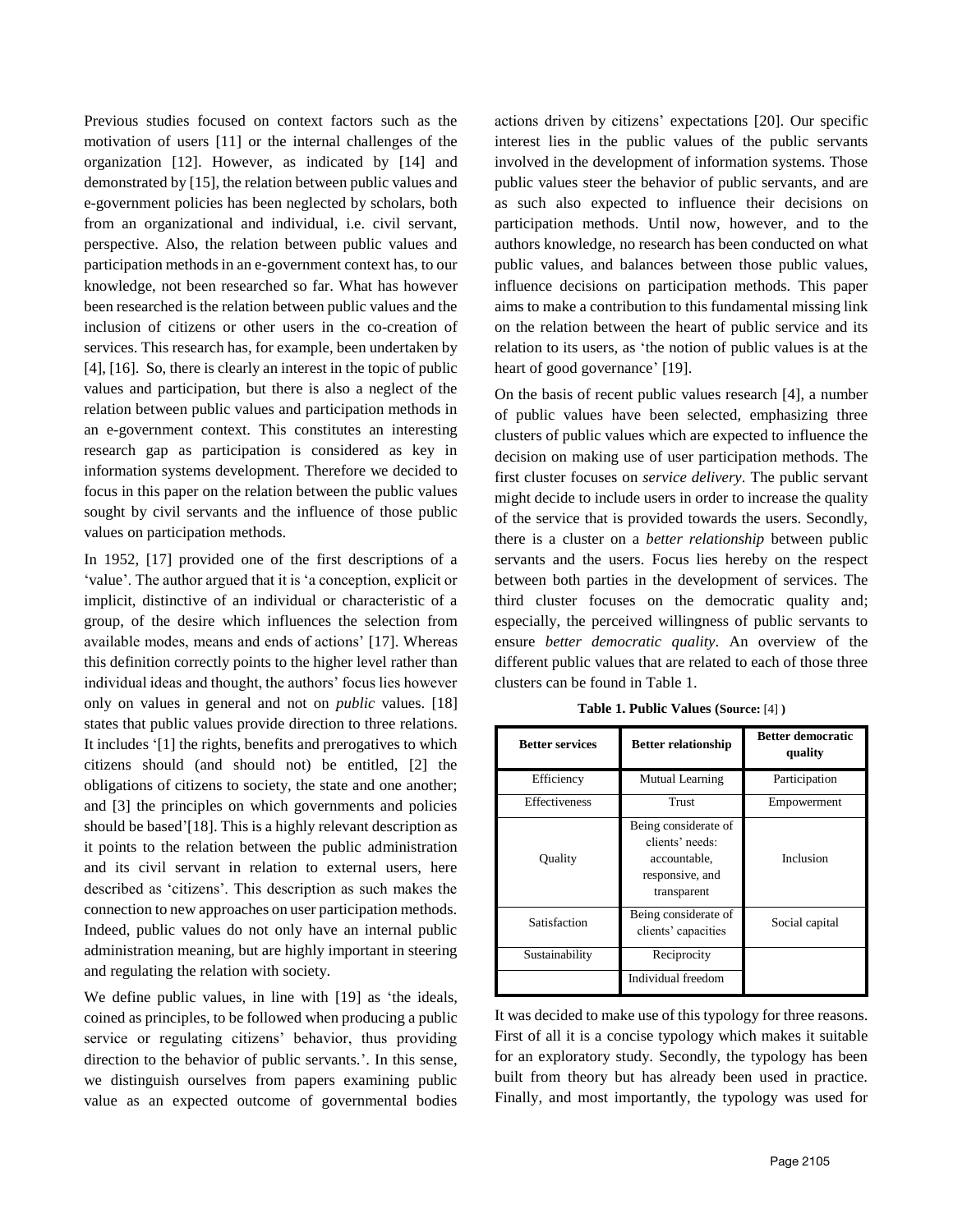research on participation by citizens in the development of services. This topic is closely related to our research, which makes it highly suitable for application in this research [4].

# **2.3.Theoretical Model**

As indicated above, the aim of this exploratory research is to gain a deeper understanding of the relationship between the public values that are sought in an e-government project and the types of user participation methods which are chosen. This logic is represented in Figure 1. Our research focuses on the hypothesis that the choice of a 'User participation

Method' is influenced by the 'Public Values' that are sought in an e-government project. As explained above, we relied on the review of [3] for the methods and on [4] for the values. It is important to underline that within one project several user participation methods can be used. According to us, those different user participation methods can be influenced by the different public value clusters. In order to first explore this theoretical link, we chose to study the influence of values on participation methods by analyzing quantitatively and qualitatively four projects.



**Figure 1: Theoretical Model** 

# **3. Methodology**

In order understand influence of public values on user participation methods, we performed an exploratory study of four projects to validate the theoretical model previously described [21]. We chose these four projects based on three criteria: It is part of an ongoing e-government strategy, we had knowledge about the implementation of participation methods in the project and finally, we knew different members of all four projects.

A multi-case study research method was taken whereby each project was analyzed qualitatively thanks to two research tools (1) an in-depth interview with a key stakeholder and (2) a quantitative ranking exercise. A multi-case study approach allows to look at various cases as we assume that there is a relation between public values and participation methods, so the same phenomenon but present in different ways, in various cases [22], [23]. The exploratory nature of this study is a consequence of the lack of empirical research on the influence of public values on e-government service development. It can as such be said that an explanatory multi-case study research approach is taken for this research.

To understand the importance of public values within each project, we performed a quantitative ranking exercise where we presented the interviewees with the different values from Table 1 and asked them to rank them in function of their importance they had in the project. We ensure consistency of understandings of the same concepts for all interviewees by providing a definition, based on [4], and answered questions when needed. To further complete this information, we applied a qualitative approach, with a focus on in-depth interviews. This qualitative information helped to understand the importance of public values, the user participation methods used and the relation between the two. In order to perform the interviews, we designed an interview guide (that can be found in the Appendices Section) following research best practices [24]. We first asked general questions about the public values and then specific questions about the participation methods. We made intensive use of probing questions in order to gain knowledge about the public values and avoid that the personal values from the interviewees overlapped with the ones driving the project. Furthermore, we also asked probing questions in order to understand the underlying values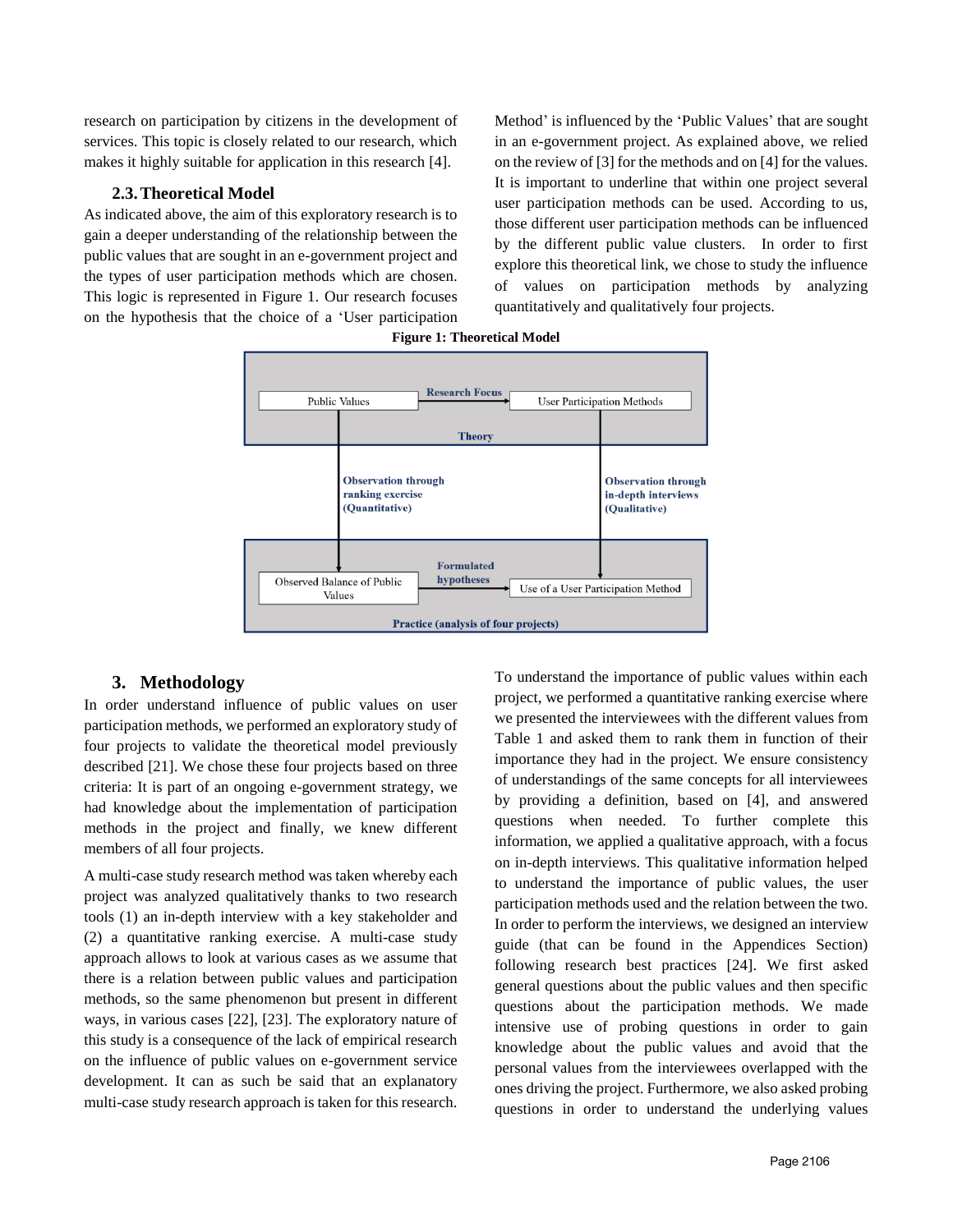behind the choice of the methods, how it impacted the success of the project and the implementation of the methods. The interviews were analyzed following simple coding by the authors of this paper [25]. To analyze the interviews, the Grounded Theory (GT) approach as described in [26] was used. GT is a well-known research method in qualitative research. It allows for discovering concepts and a fine-grained analysis of the relationships between them, based on the coding of the interview transcripts. In short, it allows for an empirical analysis where data is coded using keywords. For each of the user participation decisions, the identified keywords were categorized into more general concepts (in this case : public values clusters defined by [4]). Finally, relationships between these concepts and the participation decisions were induced from the examination of the four cases. In order to identify these relationships, we reported when the identified keywords were explicitly mentioned by the interviewees as having an impact on their decision about participation.

As stated by [27], this multi-case study approach two research tools (qualitative and quantitative) to have a more informed, complete, balanced, and useful research results. The ranking exercise allowed us to have quantitative data about the public values whereas the interviews allowed us to have information about their impact on development practices and user participation methods [24] This triangulation of sources improves the validity of the results [28]. The four projects are presented in Table 2.

| Governmental                                                                          | Governme-                   | Date of the | <b>Function of the</b>       |
|---------------------------------------------------------------------------------------|-----------------------------|-------------|------------------------------|
| <b>Body</b>                                                                           | ntal Level                  | interview   | interviewee                  |
| <b>Emergency Service</b><br>ecosystem -<br>National Geographic<br>Institute (Belgium) | Belgian<br>federal<br>level | 14/12/2018  | Project Manager              |
| City of Namur                                                                         | Belgian                     | 09/01/2018  | Head of Data                 |
| (Belgium)                                                                             | local level                 |             | Office                       |
| City of La Louvière                                                                   | Belgian                     | 19/12/2018  | E-Government                 |
| (Belgium)                                                                             | local level                 |             | Project Manager              |
| of Linkoping<br>City<br>(Sweden)                                                      | Swedish<br>Local level      | 07/12/2018  | of<br>Head<br>Digitalization |

**Table 2. Analyzed Projects**

Even though their number is limited to four, these projects offer an exploratory look in line with the objectives of this study as all participation methods were used and all public values were discussed by the respondents. The *first project* focuses on the analysis of the development process of an emergency service tool for high ranked officials during officials summits in the Brussels Capital Region (Belgium).

As a result of the high amount of official summits of the North Atlantic Treaty Organization (NATO) and the European Union (EU) the Belgian Ministry of Interior Affairs (MIA) asked for the development of a precise tracking tool to be used by all Belgian partners involved in the organization of those summits. This tracking tool would allow all involved organizing partners to follow the live movements of high ranked officials. The Belgian Crisis Centre, part of the MIA, organized the development of the tool together with the Belgian National Geographic Institute, an external consultant specialized in agile methodologies and ASTRID, a semi-private organization responsible for emergency service communication coordination which is governed by the MIA. The *second project* focuses on the digitalization of the city of Linkoping in Sweden. The main goal of this project (running since early 2018) is to accelerate the digitalization of the municipality and the companies it owns. Three persons are responsible for this: one head of digitalization at strategic level and two business developers at operational level. At the time of this study, the focus was set on building a framework to ensure the development of a coherent strategy in order to answer to the requirements and needs of its users. The *third project* focuses on the digitalization of the city of La Louvière in Belgium, that is running since February 2017. This project aims at improving the internal functioning of the administration as well as the services offered to the users. Three persons are involved in this project: The head of digitalization, the e-government project manager and the process analyst. The focus lies on the development of an online portal for citizens to use. The *fourth project* focuses on the digitalization of the city of Namur in Belgium, that has been running for more than three year. Here also, the project aims to improve the internal functioning through the development of interoperable applications. The main focus currently lies on the improvement of an Open Data portal and an end-to-end rethinking of the data flow in the administration. This is handled by the Head of the Namur Data Office in collaboration with the IT department.

# **4. Results**

In this section we present the balance between the different public values, both at a clustered and non-clustered level among the four projects. Afterwards, we analyze the user participation method(s) decisions made in the four projects and present the drivers between these decisions as explained by the different respondents.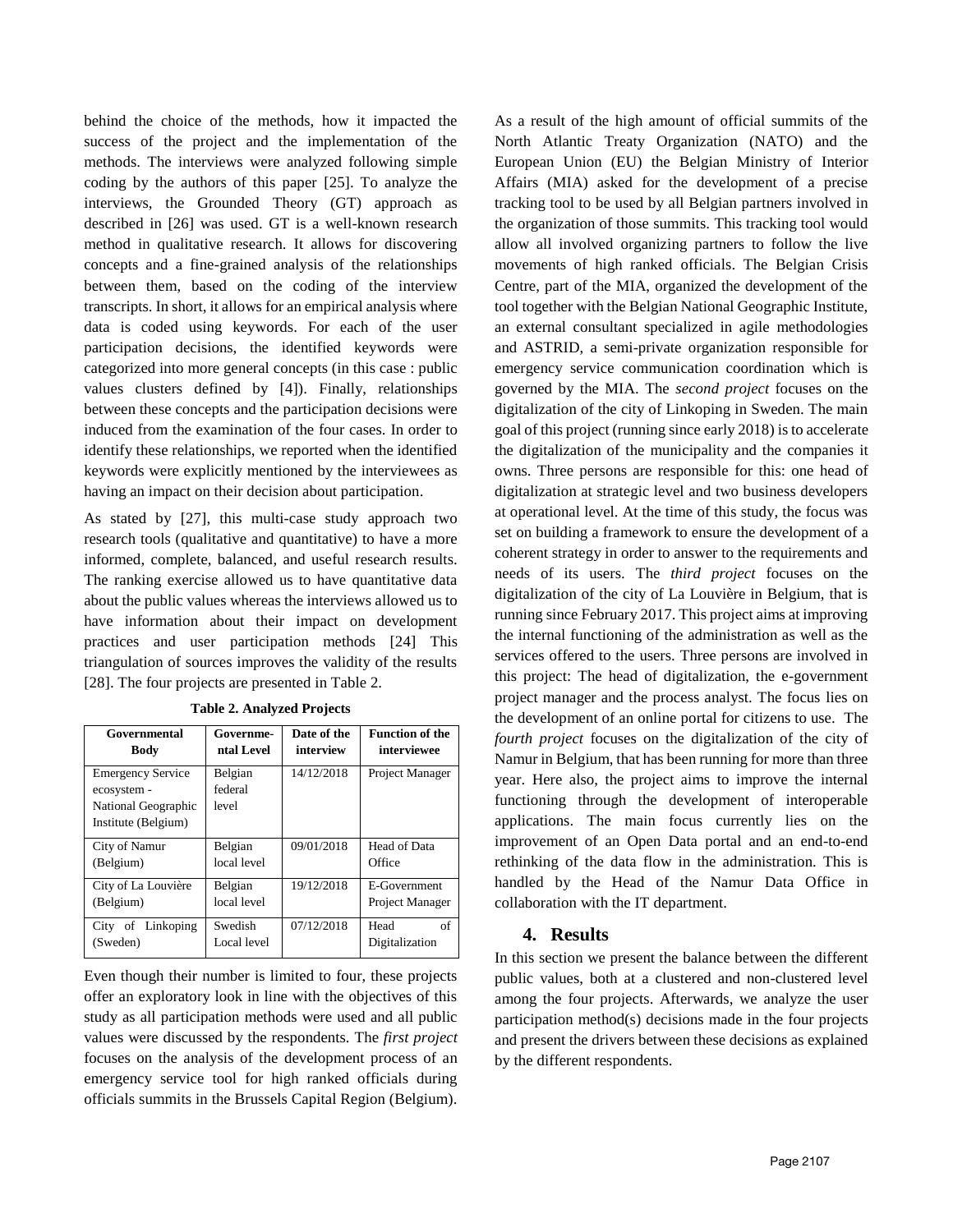#### **4.1.The Balance of Public Values**

In order to answer the research question, which focuses on the causal relation between public values and user participation methods, it is first important to understand how the different respondents balance the different public values: what are, according to the respondents, the key public values that were sought in the projects they worked on? The respondents were asked in to rank the 15 public values, from most important to least important in the e-government project they were working on. By ranking the public values, the respondents also assigned a number of points to each public value: The first public values received 15 points, the second 14 points and so on for the next 13 values. The last value received 1 point. Before going into the public value cluster balance for each individual project, Figure 2 presents the aggregated percentages. We obtained this result by calculating the total sum of points for each of the value clusters for the four projects and by dividing this by the total sum of all value points for the four projects (e.g. 'Better services' (BS) received 181 points in total, this was divided by 420 as this is the total number of points to be divided when ranking the 15 public values. This gives 37% in total). What is immediately clear from this balance is that the highest percentage (42%) is dedicated to the public values that fall in the cluster 'Better relationship' (BR). This is immediately followed by the BS cluster with 37%. The cluster 'Better democratic quality' (BD) only received 20% of the total points. There is as such, for the four projects together, a clear preference for the BR and BS clusters.

When looking in more detail at the balance of the public value clusters for the four individual projects, as presented in the yellow boxes of Figure 3, then it appears immediately that there is not a single public value cluster that receives more than 50% of the points. Secondly, the Digitalization Linkoping project is the only one in which the BS cluster is the one with the highest percentage. The three other projects all three have BR as their main public value cluster. For the Digitalization Namur and the Digitalization La Louvière projects, this cluster is however immediately followed by the BS cluster. Those two projects have as such a more balanced public value approach than the other projects.

#### **Figure 2: Public Value Clusters**





### **Figure 3: Influence of Public Values on User Participation Methods**

# **4.2.Influence of Public Values on User Participation Methods**

This section analyses the influence of the public values previously identified on the choice of user participation methods. In Figure 3, the reader can find the four cases (in blue boxes), the different participation methods that were used in the four projects (in grey boxes), the public value cluster driving the choices (represented by the labels on the arrows) and whether or not the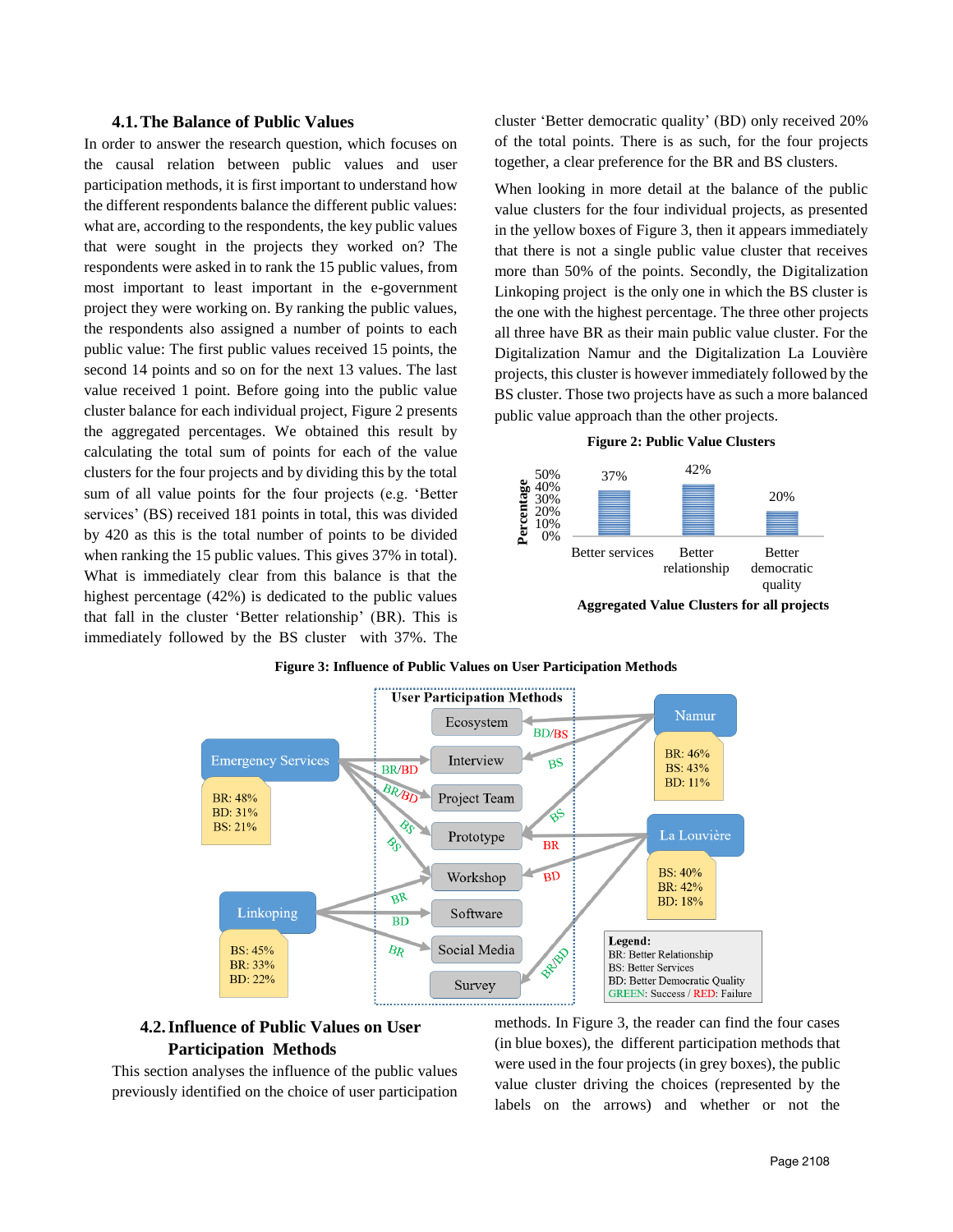interviewees considered that the chosen method successfully implemented the values they aimed for (green for perceived success and red for perceived failure). These drivers were extracted from the in-depth interviews thanks to the GT approach that was used (see 3. Methodology for more information). Regarding the implementation of the chosen values, a better democratic quality seems to be the hardest to reach as three methods failed to do so according to the interviewees. We won't expand further of the success or not of the methods to focus on why they were used. We must also note that all methods were used in a usercentered design manner where users could give their opinion but the decision-making power remained in the hands of the service provider. This ensured consistency to focus on the methods and not on the degrees of participation.

The **Innovation Ecosystem** method was only used by Namur as the city leveraged its open data portals so that students use it to develop applications. It was a mean to increase the participation of users in the public domain (BD) but also a way to collect feedback to improve it (BS). The **Interview** method was used by two projects. For Namur, it was a means to better understand the requirements of the public servants (BS). For the emergency services project, in contrast, it was performed to increase the participation and empowerment of the different stakeholders (BD), to improve their relationship with them (BR), to create more trust (BR) and to ensure that the team would sufficiently take into account client needs and capacities (BR). The **Representation in project team** was only used in the Emergency Services Project. It was deemed highly important to be accountable, responsive and transparent towards the users of the tool, elements which are part of the public value 'being considerate of clients' needs' (BR). Besides being focused on the clients' needs, the team also wanted to be considerate of clients' capacities (BR). Finally, the project team representation allowed to ensure participation (BD) and inclusion (BD). Three projects applied **Usability Tests on Prototypes** but for different reasons. Namur and the Emergency Services used it as a way to improve the service (BS) whereas La Louvière used it as a way to show citizens that the e-government portal is a viable alternative to more traditional procedures (BR). Three projects applied **User workshops** but for different drivers. The Emergency Services project applied it to let requirements emerge (BS), Linkoping aimed at mutual learning between operational and strategical public servants for the digitalization strategy (BR) and La Louvière wanted to include people for each department so that they feel a part of the e-government strategy (BD) Only Linkoping used **Social Media** as a way to improve the information delivery to citizens (BR). Only Linkoping also used **Dedicated Software** to collect the ideas of citizens to improve the digital strategy (BD). La Louvière used **Answer to surveys** to let citizens give feedback on the portal and give ideas to improve their digitalization strategy (BD). We must also note discrepancies between the quantitative insights on public values and the drivers for the use of participation methods expressed in the interviews. For instance, the main public value category driving the project of Linkoping is to reach BS. However, in the interviews, they mostly used participation methods to improve the relationships with their users and the democratic participation of citizens.

# **5. Discussion**

A first element for reflection is the discrepancy in results between the qualitative interviews in which the respondents made a connection between the public values and the user participation methods and the quantitative public values ranking. Indeed, the results show that the user participation methods used and the public values that were sought are not always connected to the results of the quantitative ranking exercise. This is rather surprising, and underlines the need for more research on this topic. At the same time, we try to provide a first potential explanation for this: the quantitative ranking exercise probes the importance of public values throughout the whole project, whereas the qualitative interviews look to the connection between certain user participation methods and public values, which is a more specific aspect of the project. For the project of La Louvière for example, the first public value to achieve within the overall project was 'effectiveness' (part of BS). In the user participation methods that were applied, emphasis was however put on prototype testing, workshops and surveys which fall, according to our research results, in different value clusters, i.e. respectively BR, BD and BR/BD. This could partially explain the difference. Another potential explanatory factor is the fact that working on the realization of a certain public values can lead towards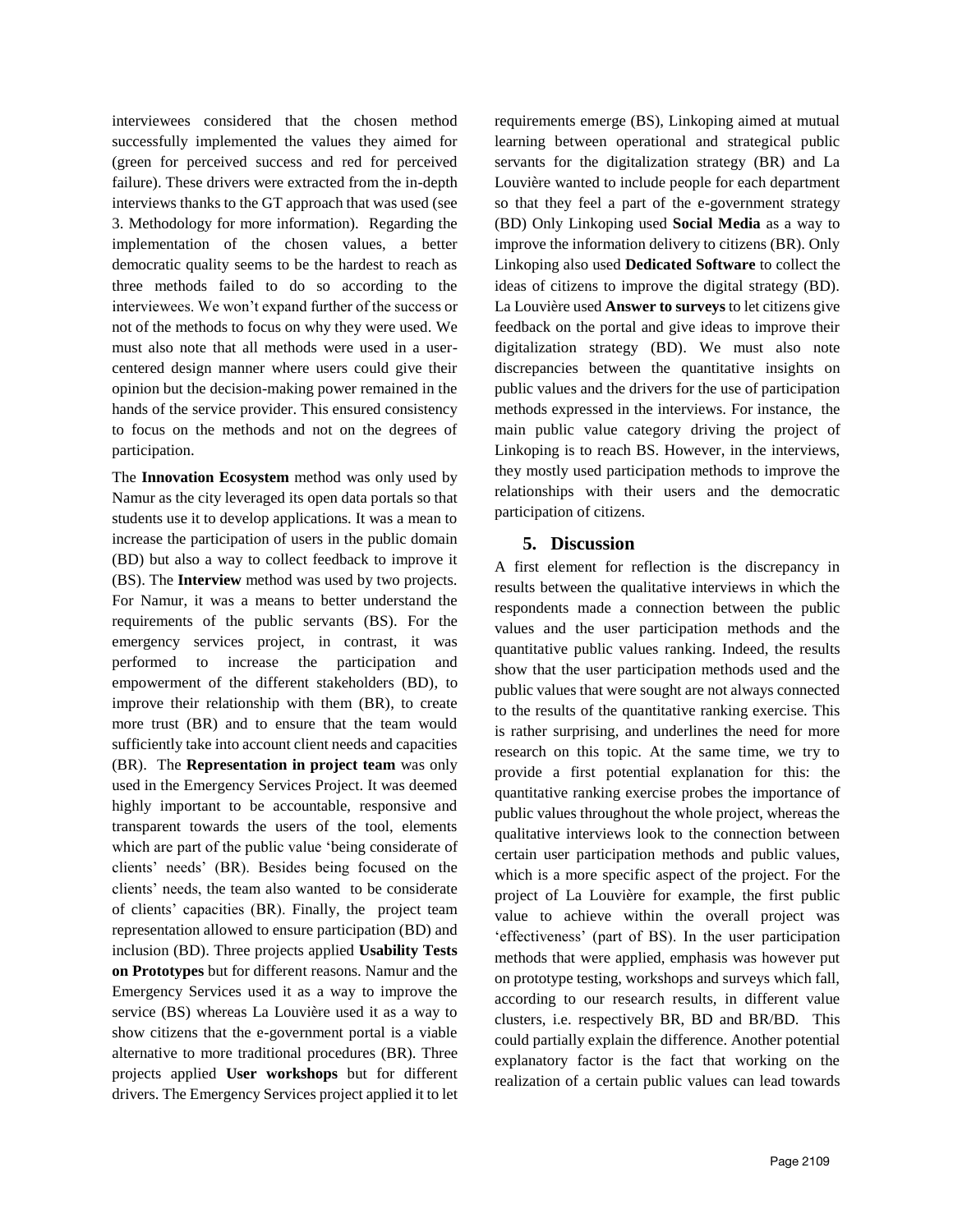the realization of other public values. For example, more trust can lead towards greater effectiveness and / or service quality [29].

The results also revealed that for some interviewees such as the city of Linkoping, the user participation methods are not considered as an effective way to achieve the main public values driving their projects. However, we argue that it can be an effective way to reach it and we here suggest a decision aid to do so Therefore, based on the alignment between the balance of values (quantitative) and the methods used (qualitative), we formulate recommendations about the use of specific methods depending on the values driving the organization. We based these recommendations on two sources of insights: (1) the reported success by the interviews in the use of the specific participation methods to reach the targeted cluster of public values and (2) the underpinning of these methods in the scientific literature to reach the targeted cluster of public values. In line with the exploratory nature of this study, these recommendations and 'one-to-one' mappings should be further validated and by no means exclude other possible mappings between values and suggested methods.

If the organization aims at reaching **Better Services**, we recommend the use of *interviews* or *prototyping* as they constitutes easy-to-use methods that do not consume a lot of time. Namur, Linkoping and the Emergency Services used these methods to collect insights from the users at low cost quite fast. Interviews allow a better understanding of the business domain and to understand the requirements more easily and can be used in the requirements engineering phase easily [30]. On the other hand, prototyping allows a fast presentation of the e-government service to collect feedback on it. If the organization aims at reaching **Better Relationships**, we recommend the use of *representatives in the project team*, *social media* or *workshops*. These methods are more consuming in time but allow for more creative and individual insights gathering. Workshops, as successfully used by Linkoping, allow to make users discuss with each other and truly express their voice with the aid of innovative techniques such as visualization tools or improvisation principles [31]. The representation in the team allows to give control over the process to lead users. and therefore enables the process to be transparent to them [32]. In the emergency services case, it was an effective way to include representatives from key users groups in the project. Finally, Social Media allows to deliver the information also in a transparent way to the internal and external users. [33] discuss the use of social media in software development. If the organization aims at reaching **Better Democratic Quality**, we recommend the use of *surveys*, *dedicated softwares* or *innovation ecosystems*. Due to the larger scale of these methods, we formulate the hypothesis that they would be more appropriate to ensure a representativeness in the democratic participation of users. We must however note that some threats to inclusion would still be present (such as possible bias for the digital literacy). [34] provides an example of survey evaluation by users through online, telephone or in person means. The online survey method was used by La Louvière. In terms of dedicated software, Crowd-centric Requirements Engineering (CCRE) platforms can be used to elicit, negotiate and prioritize requirements of the users and could be applied to e-government service development [35]. Regarding innovation ecosystems, a lot of successful use cases can be found in literature [36]. Namur used it successfully to improve its open data strategy. As a next step of the research, a diagnosis questionnaire to know whether or not to go towards participation and which method to use would be a useful decision support aid for practitioners.

# **6. Limitations and Further Research**

As indicated at the beginning of this paper, this work is an experimental study combining both qualitative and quantitative methods to understand the effect that public values have on the use of participation methods. One limitation to this study comes from the limited number of respondents and cases. A higher number of studies cases from different governance levels, countries and participation methods will be welcome to triangulate these results with other studies. Although we agree that a higher number of interviews would have been welcome, we wish to underline that each of those projects was conducted by a small number of stakeholders. As we especially wanted to interview project participants who had been involved since the start of the project and had been in the project 'cockpit', it was necessary to make some concessions on the number of interviews and potential respondents. Another treat to validity comes from the potential overlap between personal values from the respondent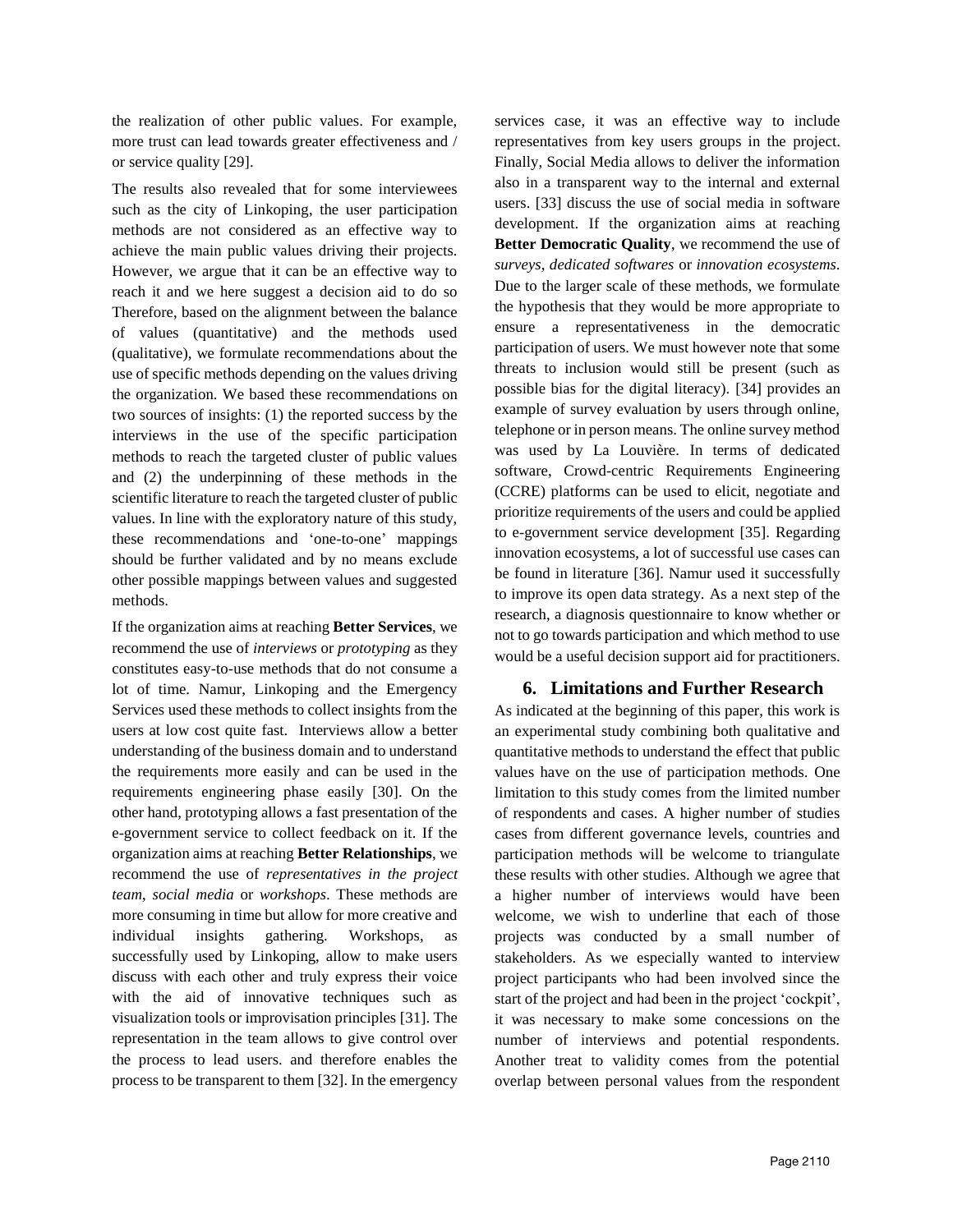and the public values driving the project. In order to limit this treat, we carefully explained the concept of public values to the respondent and used probing questions intensively. We suggest that further research on this topic focuses on three aspects. First of all, it would be highly relevant to conduct a number of followup interviews. Not only with key figures from the projects, but also with people that were involved in the project as partner or end-user only. Secondly, what we also suggest is to further validate the logic of this study as well as the findings via extra projects in which user participation methods have been used. Thirdly, an extension of the theoretical model introduced in this paper would be welcome. We suggest to examine the possible relationship and mutual influence of the "public values" context factor with other context factors that might impact user participation decisions (such as users' characteristics or national culture). We also suggest to analyze the impact of participation methods on the creation of public value to evaluate the outcome of participation [37], [38]. Finally, whereas this research focused on the impact of public values on the choice for certain types of user participation methods, it would be highly interesting to gain a deeper understanding on the effect of public values on the fact that user participation methods are used at all and to which degree users have gained decision-making power through these methods.

# **7. Conclusion**

By exploring the influence of public values on the choice of user participation methods in an e-government context, this paper contributes at several levels. We provide an understanding on the impact of three public values clusters (better services, better relationship and better democratic quality) on the use of participation methods. The results show that user participation methods can be implemented differently in function of the underlying drivers. Then, we derive recommendations to practitioners about the appropriate method to use depending on the context and the public values driving the organization. The recommendations can be summarized as follows. If the goal is to reach better services, fast and easy-to-use participation methods should be used. If the goal is to reach a better relationship with users, more creative methods that can extract individual insights should be chosen. If the goal is to reach a better democratic quality, large-scale participation methods with high representativeness

possibilities should be favored. These contributions will open new leads for further research on the relation between public values and user participation, on the crossroads between public administration research and information systems research.

# **Appendices**

# **Semi-Structured Interview Guide (Qualitative)**

When were you first involved with project X? How did you get involved ?

What motivated you to participate in the project?

What does the project/organization mean to you?

Which goals are the most important to achieve in the project? What did you expect from the other participants of the project? What did you think the result would be?

Is the reality now different from what you initially expected? What do you think are the most important characteristics that you need to have in order to contribute to the project?

Why does your organization include users in the creation of e-services? At which stage ?

How does your organization include users and how often ? Why did you choose this particular method ?

Did the method successfully implement the targeted value ? Can you give me an example in which it is difficult to make a decision? How did you deal with this situation?

### **Ranking Game (Quantitative)**

What are/were the most important values for you in the context of your project ?

### **References**

- [1] K. V. Andersen and H. Z. Henriksen, "E-government maturity models: Extension of the Layne and Lee model," *Gov. Inf. Q.*, vol. 23, no. 2, pp. 236–248, 2006.
- [2] K. Axelsson, U. Melin, and I. Lindgren, "Exploring the importance of citizen participation and involvement in e-government projects," *Transform. Gov. People, Process Policy*, vol. 4, no. 4, pp. 299– 321, 2010.
- [3] A. Simonofski, M. Snoeck, and B. Vanderose, "Co-Creating e-Government Services: An Empirical Analysis of Participation Methods in Belgium," in *Setting Foundations for the Creation of Public Value in Smart Cities*, Springer, 2019, pp. 225–245.
- [4] S. Jaspers and T. Steen, "Realizing public values: enhancement or obstruction? Exploring value tensions and coping strategies in the co-production of social care," *Public Manag. Rev.*, vol. 21, no. 4, pp. 606–627, 2018.
- [5] J. Hartwick and H. Barki, "Explaining the role of user participation in information system use," *Manage. Sci.*, vol. 40, no. 4, pp. 440–465, 1994.
- [6] G. C. Misuraca, "e-Government 2015: Exploring mgovernment scenarios, between ICT-driven experiments and citizen-centric implications," *Technol. Anal. Strateg. Manag.*, vol. 21, no. 3, 2009.